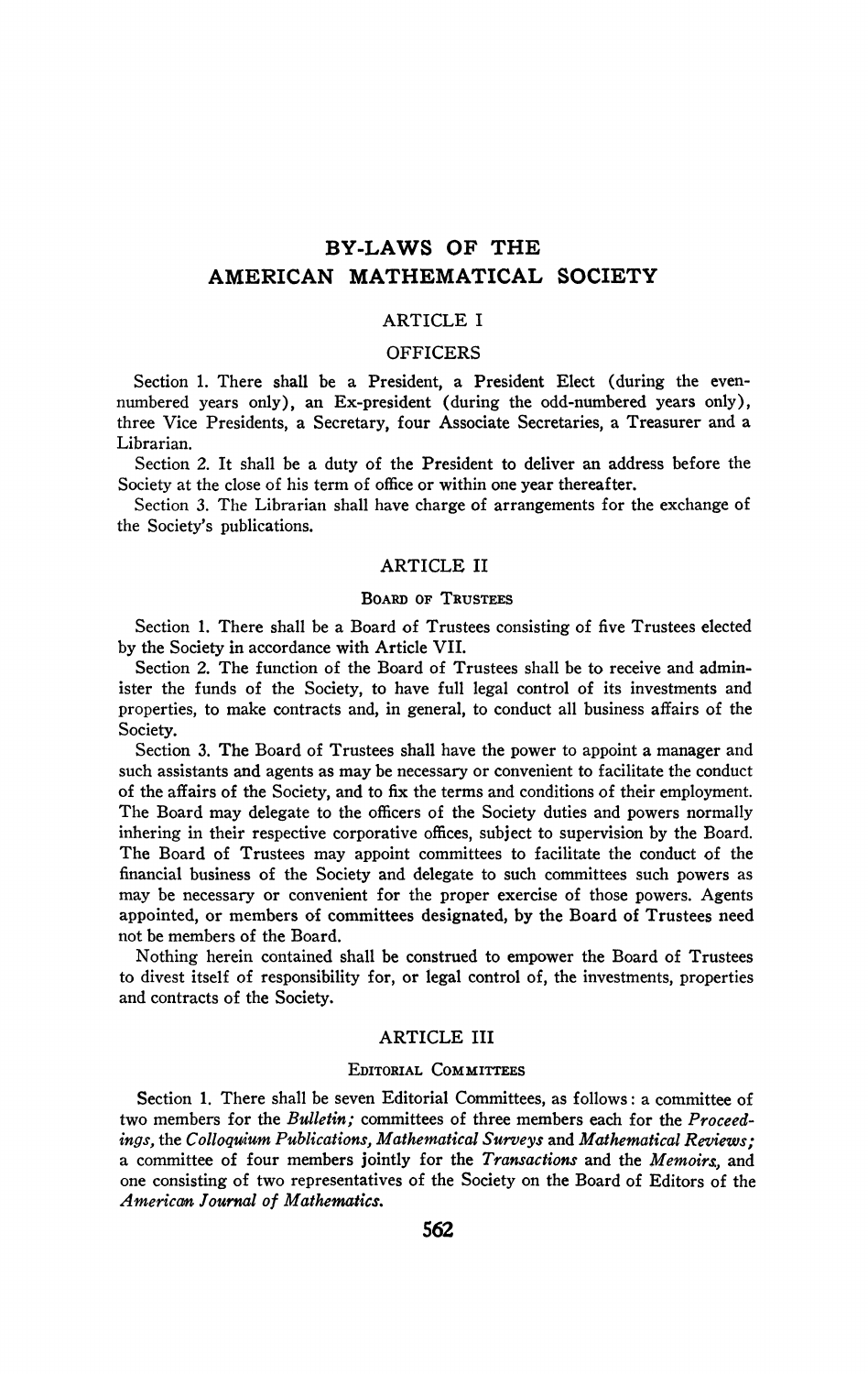### ARTICLE IV

### **COUNCIL**

Section 1. The Council shall consist of fifteen members at large and the following ex officio members : the officers of the Society specified in Article I, the members of the Editorial Committees specified in Article III, any former Secretary for a period of two years following his term of office, and members of the Executive Committee who remain on the Council by the operation of Article VII, Section 4. Former Presidents and former Secretaries belonging to the Council in 1948 shall continue as members of the Council during the full terms specified in the By-Laws in effect on January 1, 1948, namely, life membership for former Secretaries who have served ten years or more and six years for former Presidents after completion of their terms of office.

Section 2. The Council shall formulate and administer the scientific policies of the Society and shall act in an advisory capacity to the Board of Trustees.

Section 3. In the absence of the Secretary from any meeting of the Council, one of the Associate Secretaries present may be designated as Acting Secretary for the meeting, either by written authorization of the Secretary, or, failing that, by majority agreement among the Associate Secretaries present.

Section 4. All members of the Council shall be voting members. The method for settling matters before the Council at any meeting shall be by majority vote of the members present. If the result of a vote is challenged, it shall be the duty of the presiding officer to determine the true vote by a roll call. In a roll call vote, each Council member shall vote only once (although he may be a member of the Council in several capacities), and he shall state before the vote in which capacity he votes. The group consisting of the four Associate Secretaries shall have one vote, and it shall be divided equally among those who vote as Associate Secretaries. Each of the six Editorial Committees shall have one vote, and it shall be divided equally among those who vote as members of the respective Editorial Committees. All other members of the Council shall have one vote each. Fractional votes shall be counted.

Section 5. Any group of members of the Council who have a total of five votes as defined in Section 4 of this Article shall constitute a quorum for the transaction of business at any meeting of the Council.

Section 6. Between meetings of the Council, business may be transacted by a mail vote. Votes shall be counted as in the case of a roll call vote as specified in Section 4 of this Article, "members present" being replaced by "members voting." An affirmative vote by mail on any proposal shall be declared if and only if (a) more than half of the total number of possible votes is received by the time announced for the closing of the polls, and (b) at least three-quarters of the votes received by then are affirmative. If members who have a total of five or more votes request postponement at the time of voting, action on the matter at issue shall be postponed until the next meeting of the Council, unless either (1) at the discretion of the Secretary, the question is made the subject of a second vote by mail, in connection with which brief statements of reasons, for and against, are circulated or (2) the Council places the matter at issue before the Executive Committee for action.

Section 7. The Council may delegate to the Executive Committee (Article V) certain of its duties and powers. Between meetings of the Council the Executive Committee shall act for the Council on such matters and in such ways as the Council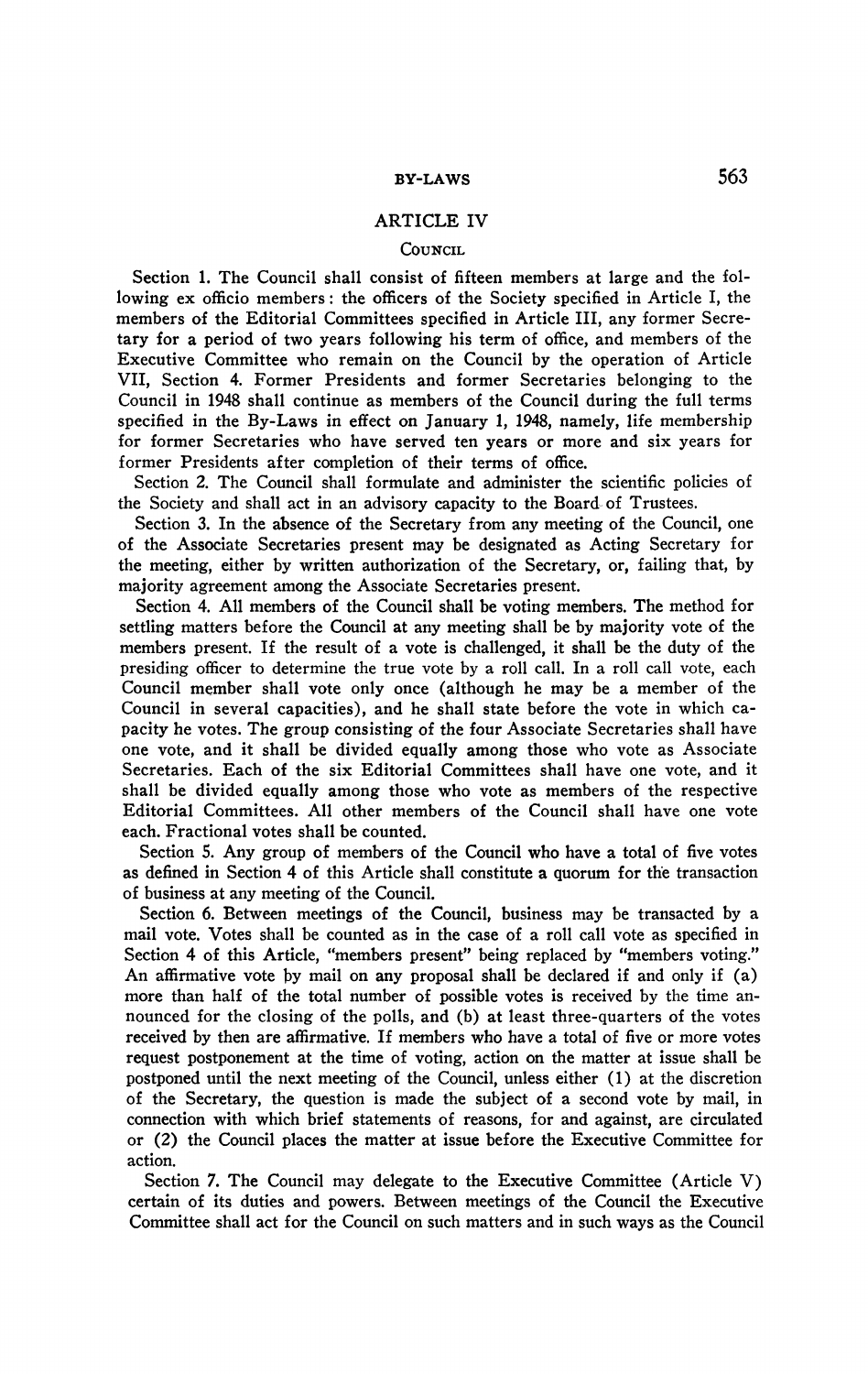may specify. Nothing herein contained shall be construed as empowering the Council to divest itself of responsibility for formulating and administering the scientific policies of the Society.

### ARTICLE V

### EXECUTIVE COMMITTEE

Section 1. There shall be an Executive Committee of the Council, consisting of four elected members and the following ex officio members: the President, the Secretary, the President Elect (during even-numbered years), and the Ex-president (during odd-numbered years).

Section 2. The Executive Committee of the Council shall be empowered to act for the Council on matters which have been delegated to the Executive Committee by the Council. If three members of the Executive Committee request that any matter be referred to the Council, the matter shall be so referred. The Executive Committee shall be responsible to the Council and shall report its actions to the Council. It may consider the agenda for meetings of the Council and may make recommendations to the Council.

Section 3. Each member of the Executive Committee shall have one vote. An affirmative vote on any proposal before the Executive Committee shall be declared if and only if at least four affirmative votes are cast for the proposal. A vote on any proposal may be determined at a meeting of the Executive Committee, but it shall not be necessary to hold a meeting to determine a vote.

### ARTICLE VI

### EXECUTIVE DIRECTOR

Section 1. There shall be an Executive Director who shall be a paid employee of the Society. He shall have charge of the central office of the Society, and he shall be responsible for the general administration of the affairs of the Society in accordance with the policies that are set by the Board of Trustees and by the Council.

Section 2. The Executive Director shall be elected by the Council for a specified term and approved by the Board of Trustees. The terms and conditions of his employment shall be fixed by the Board of Trustees.

Section 3. The Executive Director shall work under the immediate direction of the Board of Trustees and of the Council, and in cooperation with the Secretary. He shall attend meetings of the Board of Trustees, of the Council, and of the Executive Committee, but he shall not be a member of any of these bodies.

## ARTICLE VII

#### ELECTION AND TERMS OF OFFICERS

Section 1. The term of office shall be one year in the case of the President Elect and the Ex-president; two years in the case of the Trustees (with the exceptions stated in the next paragraph of this Section), the President, the Vice Presidents, the Secretary, the Associate Secretaries, and the Treasurer ; three years in the case of the Librarian and the members of the Editorial Committees. The term of office for members at large of the Council shall be three years, five of the members at large retiring annually. The term of office for elected members of the Executive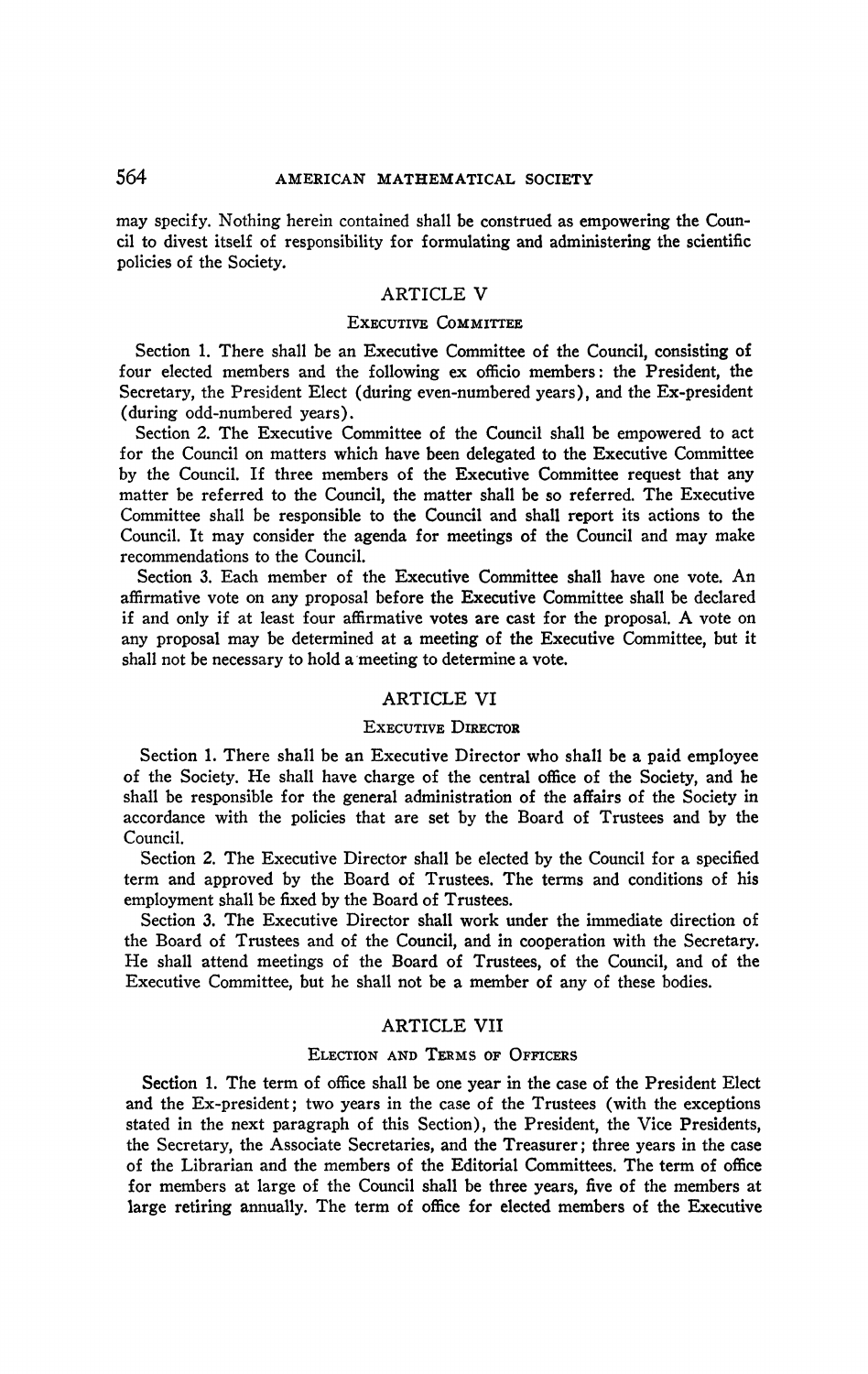## **BY-LAWS** 565

Committee shall be two years (with the exceptions stated in the last paragraph of this Section), two of the elected members retiring annually. In every case, however, the officials specified in Articles I, II, III, IV, and V, with the exception of the President Elect and the Ex-president, shall continue to serve until their successors have been duly elected and qualified.

The term of office in the case of the Trustees to be elected at the Annual Meeting to be held between the fifteenth of December, 1948, and the fifteenth of January, 1949, shall be three years in the case of two of the Trustees to be elected and shall be two years in the case of three of the Trustees to be elected. Upon the expiration of the terms of office of the Trustees elected at the Annual Meeting to be held between the fifteenth of December, 1948, and the fifteenth of January, 1949, the term of office of all Trustees shall be two years.

In the case of members elected to the Executive Committee at the first election following adoption of these By-Laws the terms of office shall be one year for two of the members so elected and two years for the other two. After the expiration of the one-year terms of office, the term of office for all elected members of the Executive Committee shall be two years as specified in the first paragraph of this Section.

The initial Editorial Committee for the *Proceedings* shall consist of three members, chosen by the Council from the existing Editorial Committee of the *Bulletin.*  They shall be withdrawn from the latter committee and shall complete their terms of office as members of the new committee. At the first election following adoption of this by-law, a second member shall be elected to the Editorial Committee of the *Bulletin* and a fourth member to the joint Editorial Committee of the *Transactions,*  and the *Memoirs.* 

Section 2. Election of officers specified in Article I (with the exception of the President and the Ex-president), Trustees, members of the Editorial Committees, and members at large of the Council shall be by ballot at the Annual Meeting. An official ballot shall be sent to each member of the Society by the Secretary at least one month before the Annual Meeting, and such ballots, if returned to the Secretary in envelopes bearing the name of the voter and received prior to the closing of the polls, shall be counted at the Annual Meeting. Each ballot shall contain one or more names proposed by the Council for each office to be filled, with blank spaces in which the voter may substitute other names. A plurality of all votes cast, whether cast in person or by mail, shall be necessary for election. In case of failure to secure a plurality for any office, the members present at the Annual Meeting shall choose by ballot among the members having the highest number of votes.

Section 3. At the end of his term of office, the President Elect shall become the President. At the end of his term of office, the President shall become the Expresident.

Section 4. Within fourteen days after the election of officers at the Annual Meeting the Secretary shall send to all members of the Council for a mail vote a ballot containing two names for each place to be filled on the Executive Committee. The nominees shall be chosen by a committee appointed by the President. Members of the Council may vote for persons not nominated. Any member of the Council who is not an ex officio member of the Executive Committee (see Article V, Section 1) shall be eligible for election to the Executive Committee. In case a member is elected to the Executive Committee for a term extending beyond his regular term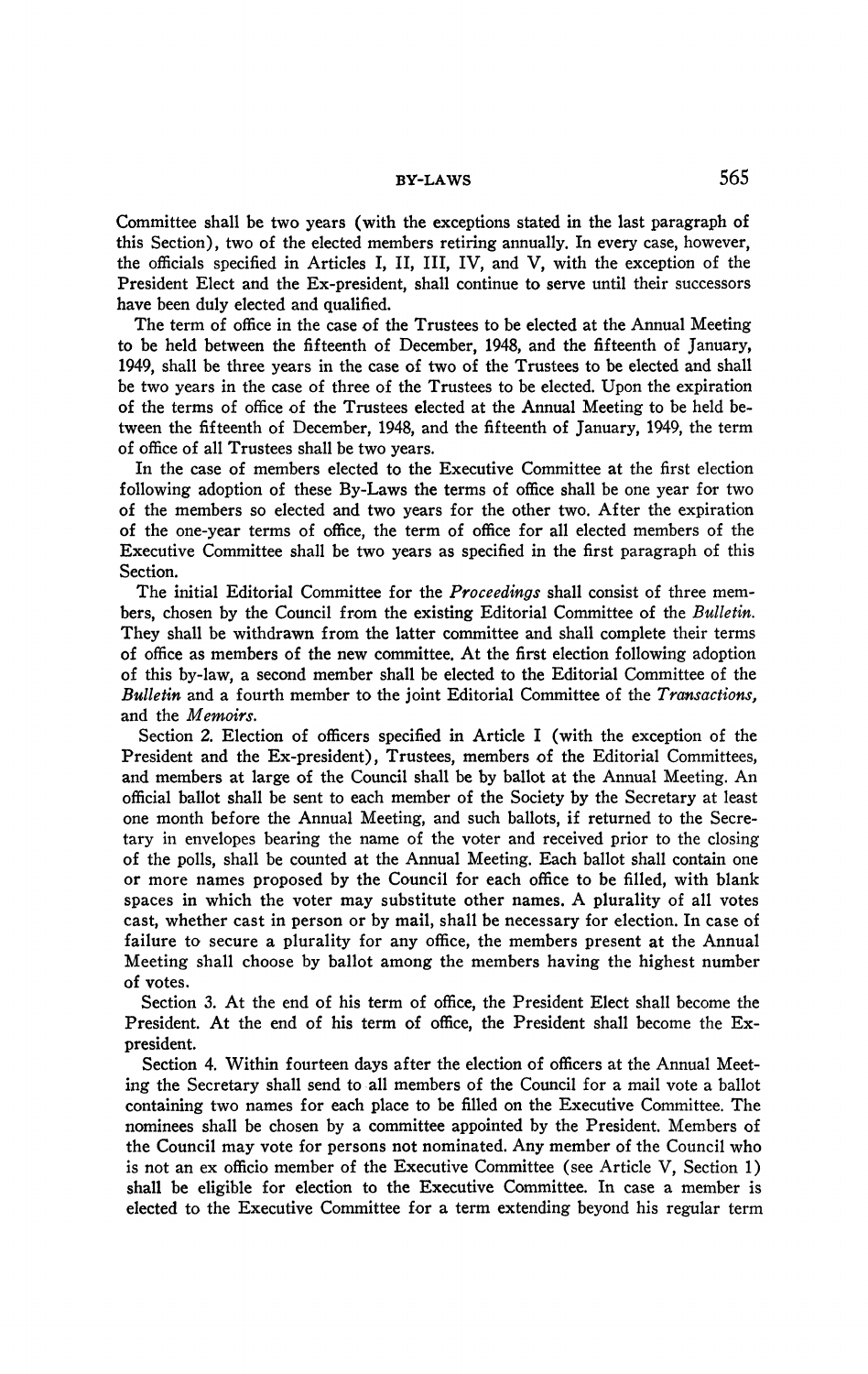on the Council, he shall automatically continue as a member of the Council during his term on the Executive Committee.

Section 5. The President and Vice Presidents shall not be eligible for immediate re-election to their respective offices. A member at large or an ex officio member of the Council shall not be eligible for immediate election (or re-election) as a member at large of the Council.

Section 6. If the President of the Society die or resign while a President Elect is in office, the President Elect shall serve as President for the remainder of the year and thereafter shall serve his regular two-year term. If the President of the Society die or resign when no President Elect is in office, the Council, with the approval of the Board of Trustees, shall designate one of the Vice Presidents to serve as President for the balance of the regular presidential term. If the President Elect of the Society die or resign before becoming President, his office shall remain vacant until the next regular election of a President Elect, and the Society shall, at the next Annual Meeting, elect a President for a two-year term. If the Expresident die or resign before the expiration of his term of office, the Council, with the approval of the Board of Trustees, shall designate a former President of the Society to serve as Ex-president during the remainder of the regular term of the Ex-presidency. Such vacancies as may occur at any time in the group consisting of the Vice Presidents, the Secretary, the Associate Secretaries, the Treasurer, the Librarian, and the members of the Editorial Committees shall be filled by the Council with the approval of the Board of Trustees. If a member of an Editorial Committee takes temporary leave from his duties, that Committee shall nominate a substitute for consideration by the Council. The Council shall then elect a substitute. The Council shall fill from its own membership any vacancy in the elected membership of the Executive Committee.

Section 7. If any Trustee die or resign during his tenure of office, the vacancy thus created shall be filled for his unexpired term by the Board of Trustees.

Section 8. If any member at large of the Council die or resign more than one year before the expiration of his term, the vacancy for the unexpired term shall be filled by the Society at the next Annual Meeting.

## ARTICLE VIII

### MEMBERS AND THEIR ELECTION

Section 1. Election of members shall be by vote of the Council or of its Executive Committee.

Section 2. There shall be three classes of members, namely, ordinary, contributing and institutional.

Section 3. Application for admission to ordinary membership shall be made by the applicant on a blank provided by the Secretary, and shall be approved either by two ordinary members of the Society or by the institutional member whose nominee he is (see Article IX, Section 6). Such applications shall not be acted upon until at least thirty days after their presentation to the Council (at a meeting or by mail), except in the case of members of other societies entering under special action of the Council approved by the Board of Trustees.

Section 4. An ordinary member may become a contributing member by paying the dues for such membership. (See Article IX, Section 3.)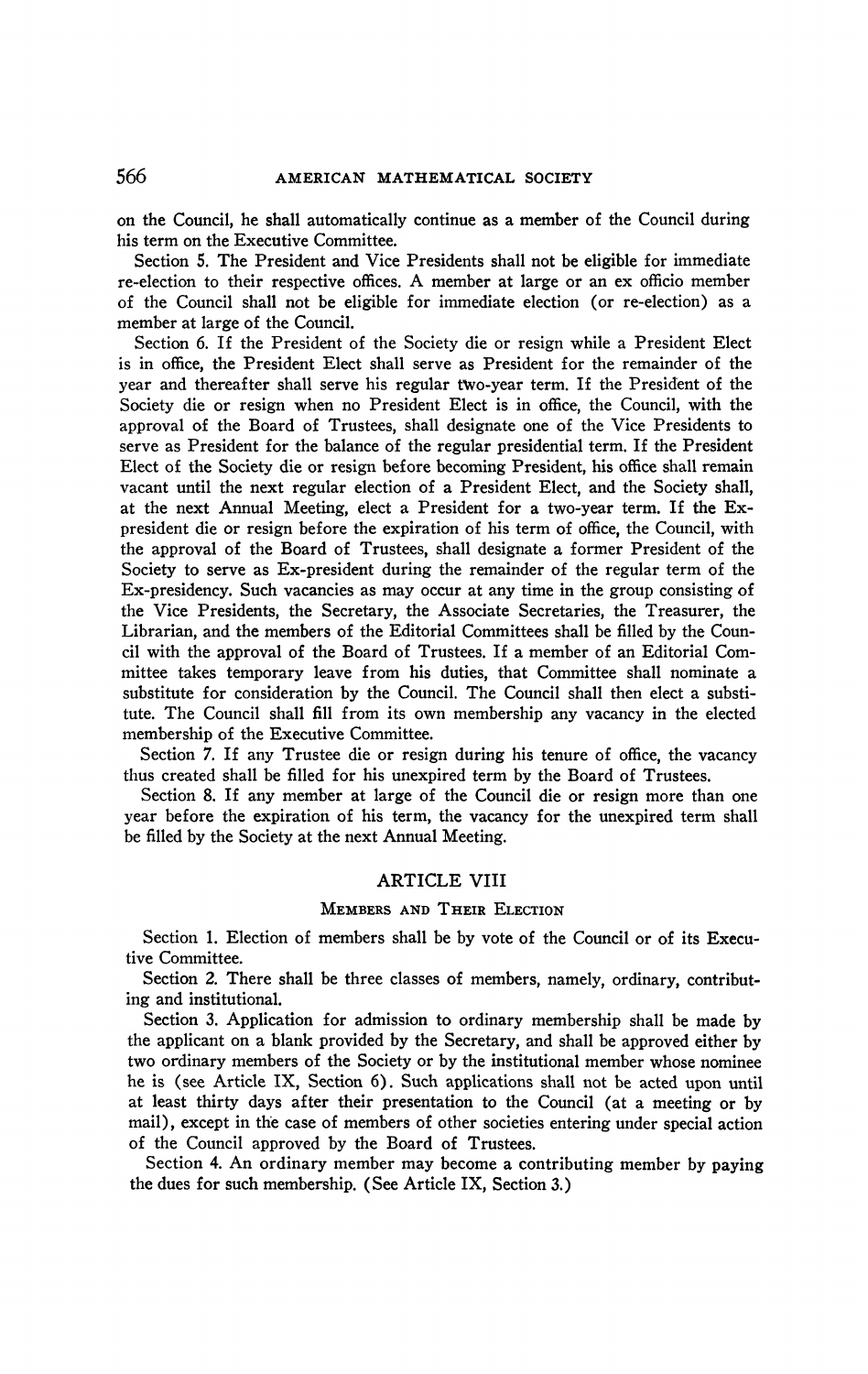## **BY-LAWS** 567

Section 5. A university or college, or a firm, corporation, or association interested in the support of mathematics may be elected an institutional member.

### ARTICLE IX

### DUES AND PRIVILEGES OF MEMBERS

Section 1. Any person elected to ordinary membership in the Society under the provisions of Article VIII, Section 3, who is not a nominee of an institutional member (See Section 6 of this Article) shall be admitted to membership upon payment, within sixty days of the date of his election, of an initiation fee of five dollars and such dues as are payable under Section 2 of this Article.

Section 2. The annual dues of a person, not a nominee of an institutional member, who is elected to ordinary membership under the provisions of Article VIII, Section 3, shall be fourteen dollars, with the following exceptions: (1) during the first and second years of membership, the annual dues shall be nine dollars ; during the third and fourth years of membership, the annual dues shall be eleven dollars and fifty cents; a person shall be considered to have completed his first year of membership on January 1 following his election; (2) the amount of dues may be altered by reciprocity agreements with other societies; (3) the Council may make special rulings in exceptional cases, with the approval of the Board of Trustees. Each new member shall pay in proportion to the unexpired fraction of the year at the time of his election.

Section 3. The minimum dues for a contributing member shall be twenty dollars per year. Members may, upon their own initiative, pay larger dues.

Section 4. The minimum dues of an institutional member shall depend on the amount of published material credited to that member in certain journals during a specific period. The formula for computing these dues shall be established from time to time by the Council subject to approval by the Board of Trustees. Institutions may pay larger dues than the computed minimum.

Section 5. Any member whose annual dues are at least one hundred dollars shall be designated as a Sustainer of the Society; any member whose annual dues are at least five hundred dollars shall be designated as a Patron of the Society.

Section 6. The privileges of an institutional member shall depend on its dues in a manner to be determined by the Council, subject to approval by the Board of Trustees. These privileges shall be in terms of Society publications to be received by the institution and of the number of persons it may nominate for ordinary membership in the Society.

Section *7.* A person elected to ordinary membership as a nominee of an institutional member under the provisions of Section 6 of this Article and of Article VIII, Section 3, shall be admitted to membership immediately and shall not be required to pay an initiation fee. He shall not be required to pay dues so long as it is agreed that he is designated as a nominee of the institutional member under these provitions. If a nominee of an institutional member later becomes a dues-paying member, he shall pay dues at the rate of nine dollars a year for the remainder (if any) of his first two years of membership, eleven dollars and fifty cents a year for the remainder (if any) of his third and fourth years of membership, and fourteen dollars a year thereafter.

Section 8. After retirement from active service on account of age, any ordinary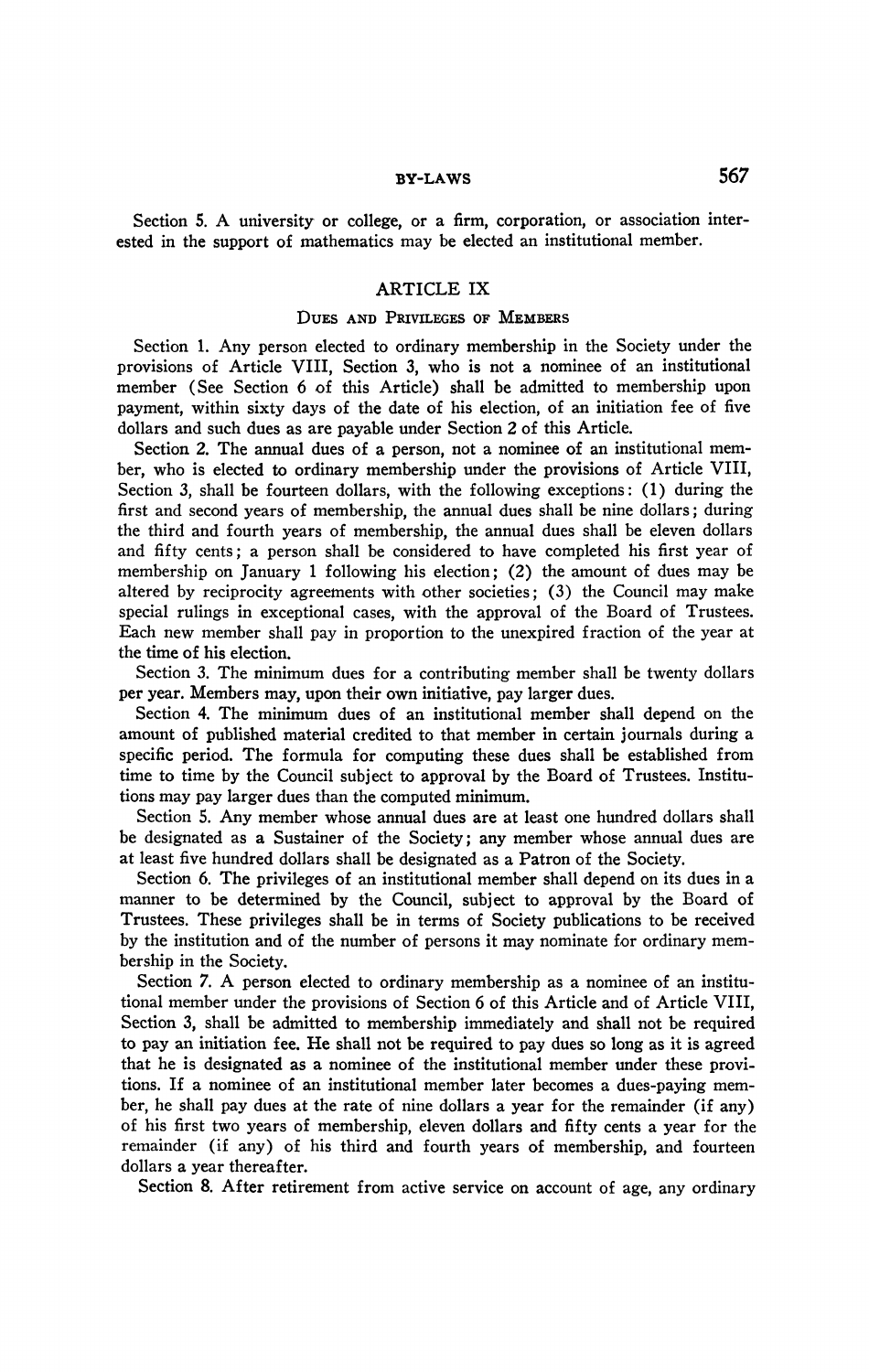or contributing member who is not in arrears of dues and with membership extending over at least twenty years may, by giving proper notification to the Secretary, have his dues remitted, on the understanding that he will thereafter receive the programs of the meetings but not the *Bulletin* and *Proceedings.* 

Section 9. An ordinary member or a contributing member shall receive the *Bulletin* and *Proceedings,* except in the case of members whose dues are remitted under Section 8 of this Article.

Section 10. Nine dollars of the annual dues of those who receive the *Bulletin* and *Proceedings* under the provisions of this Article shall be allocated in payment therefor.

Section 11. The annual dues of ordinary and contributing members shall be due and payable at the beginning of each calendar year, at which time the Society shall submit a bill for these dues. If the annual dues of any member remain unpaid beyond a reasonable time, the Board of Trustees shall remove his name from the list of members, after due notice. If a member wishes to discontinue his membership at any time, he shall send a written resignation to the Society.

Section 12. Any member who became a life member before October 25, 1941, by the payment of a sum determined in accordance with actuarial principles shall have for life the status and privileges of an ordinary member without further payment of dues. No additional applications for life memberships will be accepted.

### ARTICLE X

### **MEETINGS**

Section 1. The Annual Meeting of the Society shall be held between the fifteenth of December and the fifteenth of January next following. Notice of the time and place of this meeting shall be mailed by the Secretary or an Associate Secretary to the last known post office address of each member of the Society. The times and places of the Annual and other meetings of the Society shall be designated by the Council. No matter of general business shall be considered at any meeting of the Society except the Annual Meeting, without the recommendation of the Council.

Section 2. Meetings of the Executive Committee may be called by the President ; he shall call a meeting at any time upon the written request of two of its members.

Section 3. The Council shall meet at the Annual Meeting of the Society. Special meetings of the Council may be called by the President; he shall call a special meeting at any time upon the written request of five of its members. No special meeting of the Council shall be held unless written notice of it shall have been sent to all members of the Council at least ten days before the day set for the meeting.

Section 4. The Board of Trustees shall hold its regular Annual Meeting each year between December 15 and January 20, but not before the Annual Meeting of the Society. Special meetings of the Board of Trustees may be called by the Chairman of the Board upon three days' notice of such meeting mailed to the last known post office address of each Trustee. He should call a meeting upon the receipt of a written request of two of the Trustees. Meetings for the transaction of business may also be held by common consent of all the Trustees.

Section 5. Papers intended for presentation at any meeting of the Society shall be passed upon in advance by a program committee appointed by or under the authority of the Council; and only such papers shall be presented as shall have been approved by such committee. Papers in form unsuitable for publication, if